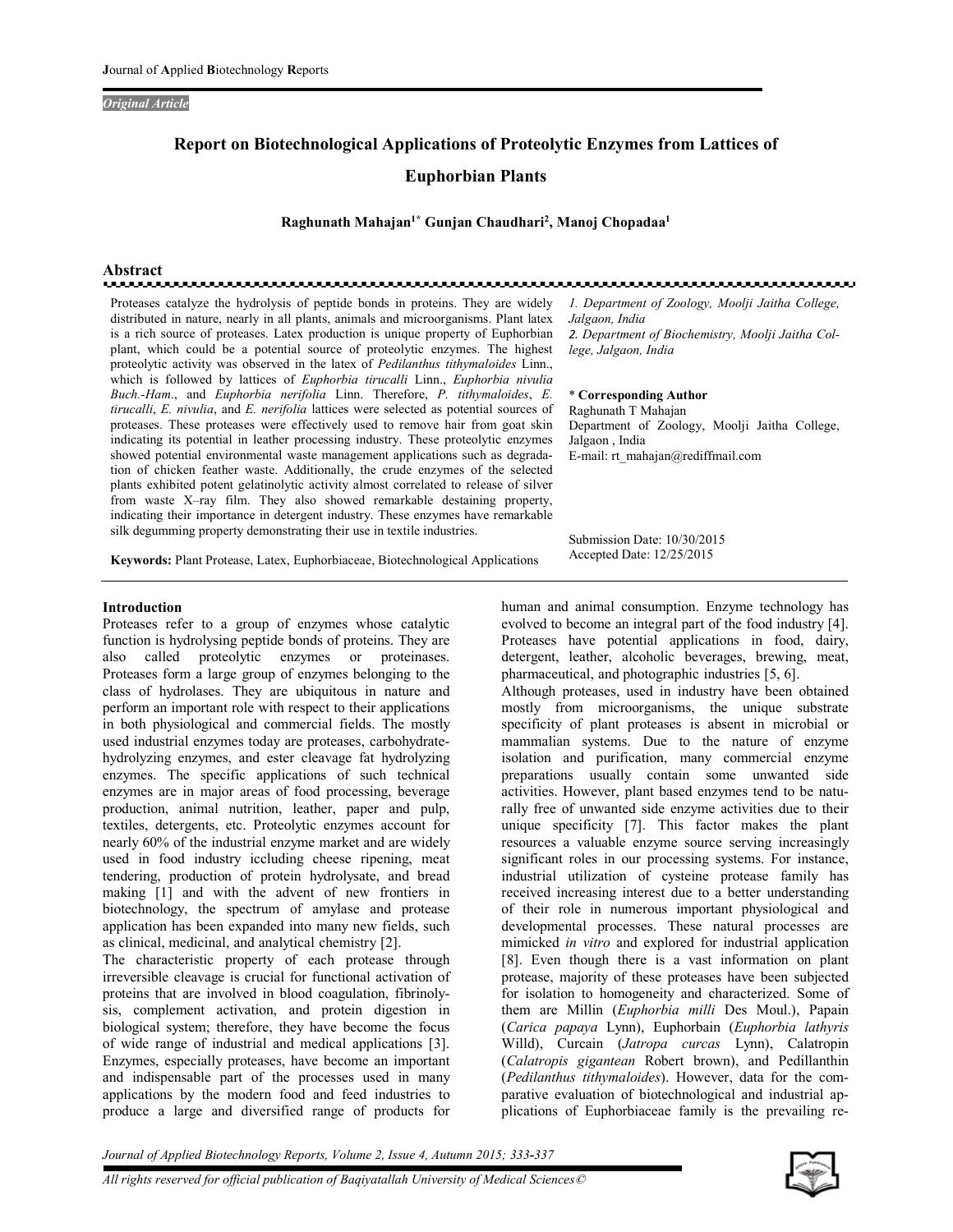search gap and this necessitates the study. The aim of the present study is to compare proteases of some members of Euphorbiaceae family for their industrial applications such as bioprocessing of used X-ray film, dehairing, destaining, and silk degumming.

# **Materials and Methods**

The lattices of latex bearing medicinal plants of Euphorbiaceae family mainly *Euphorbia tirucalli*, *Euphorbia nivulia*, *Euphorbia nerifolia* and *Pedilanthus tithymaloides* were collected early in the morning by superficial incisions of stem, or trunk of healthy plant and allowing the milky latex to drain in clean glass vials separately, brought to the laboratory and store at 4°C. All the chemicals used in the study were analytical grade from Fisher Scientific Company and Hammerstein casein from Hi Media, Mumbai, India.

# *Preparation of crude enzyme*

All operations were carried out at 0-5ºC. The plant part e.g. leaf, stem, fruit and latex was homogenized in homogenizer under chilled condition and filtered successively through four folds of muslin cloth and Whatman filter paper No. 1. Filtrate called "Crude enzyme", was used for further investigation of Proteolytic activity.

## *Protein Estimation*

Protein concentration in the enzyme extract was determined using Folin Ciocalteu reagent as per the procedure of Lowry *et al*., 1951 [9], Crystalline Bovine Serum Albumin used as standard protein for preparation of standard curve. The different aliquots of protein standard allowed reacting with Folin phenol reagent. The absorption of the developed blue color was measured at 660 nm using a spectrophotometer.

## *Protease Assay*

The protease activity was assayed as described by Badgujar and Mahajan 2011 [10]. One ml of crude enzyme was incubated with 2 ml of substrate (1 % casein) in presence of 0.01 M phosphate buffer (pH 7.0) for 60 minute at 37°C. The residual protein precipitated by adding 5% ice chilled trichloroacetic acid. The precipitates were allowed to settle for 30 minutes at room temperature. The content of tube was filtered through Whatman filter paper no. 1. After filtration, 1 ml aliquot of the diluted filtrate was mixed with 2.5 ml 15% sodium carbonate. Then 0.5 ml of diluted Folin Ciocaltenu reagent was added and the contents were mixed. The produced blue colour was read by a spectrophotometrically (Shimadzu, Japan) at 650 nm exactly after 15 minutes. The protease activity was expressed as µg of tyrosine equivalents liberated/minutes/mg protein under standard conditions.

## *Blood stain removal*

A clean piece of cloth was soaked in blood and allowed to dry the blood cloth. The cloth was cut to equal sizes and they were incubated with the crude protease (5 U) at 45- 50ºC for different incubation time. After incubation, each piece was rinsed with water for 2 min and then dried. The same procedure was done for the control, except incubation with the enzyme solution.

Application of crude enzyme (5 U mg-1 of protein) in 0.02 M phosphate buffer pH 7.4 as a detergent additive was studied on white cotton cloth pieces  $(1.5" \times 1.5")$  stained with blood sample [11]. The stained cloth pieces were taken in separate trays. The following groups were set up:

**I.** Tray with 50 ml of 0.02M phosphate buffer pH 7.4 and blood stained cloth

**II.** Tray with 50 ml of crude enzyme in 0.02M phosphate buffer pH 7.4 and blood stained cloth

**III.** Tray with 50 ml of detergent (7 mg/ml) and blood stained cloth

**IV**. Tray with 50 ml of detergent (7 mg/ml) and crude enzyme and blood stained cloth

These trays were incubated at 30ºC for 25 min. The cloth pieces were taken out from each set at regular intervals of 5 min, rinsed with water, dried and visually examined. The untreated cloth pieces stained with blood were taken as control. Additionally, after washing, dried cotton pieces were subjected for cutting. The resulting little pieces of individual destained cotton cloth pieces were suspended in a saline at 30°C and centrifuged at 10000 rpm for 20 min. The Progress of destaining of blood stain was monitored by measuring the absorbance of resulting supernatant at 420 nm. The destaining ability of crude protease was confirmed in triplicate experiment.

# *Dehairing studies*

We adopted the method described by Badgujar and Mahajan, 2013, for evaluation of dehairing activity [12]. The fresh fleshed goat skin was washed with a commercial detergent and cut into  $2 \times 2$  cm pieces. Eight to twelve grams of the skin (usually two to three pieces) was processed in a flask with crude protease enzyme and 0.01 M phosphate buffer (control) in a proportion of 5.0 mL of liquid enzyme per g of skin. At the end of the process, the skin pieces were gently scraped with fingers to remove<br>loose hairs. This procedure was necessary procedure was necessary because rubbing in this laboratory-scale process was not as vigorous as in industrial drums. The skin depilation started with 5.0 U/ mg of protein and it was completed during 18 h at pH 7.0 and temperature 30°C.

## *Silver release from X ray film*

The used x-ray film degradation assay was performed according to standard method [13]. The used x-ray films were washed with distilled water and wiped with cotton impregnated with ethanol. The films were dried in an oven at 50°C for 30 min. Ten grams of X-ray film (cut into  $2 \times 2$ ) cm<sup>2</sup> pieces) was then incubated with 100 ml of diluted protease of lattices of four selected plants in 0.02M phosphate buffer pH 7.4 (such that the film is completely submerged in the enzyme) at 30°C with continuous shaking until the gelatin-silver layer was stripped completely. The obtained slurry was washed 2-3 times and filtered to remove the gelatin from the slurry and then dried. The dried slurry was smelted in the presence of Na<sub>2</sub>CO<sub>3</sub> and hard coked at 900°C in a furnace. The silver settles and the waste burn out.

## *Feather degradation*

Chicken feather degradation assay using crude enzyme of latex of four selected plants was carried out using standard method [14]. Feathers were collected from chicken shop and then washed properly by tap water and allowed to dry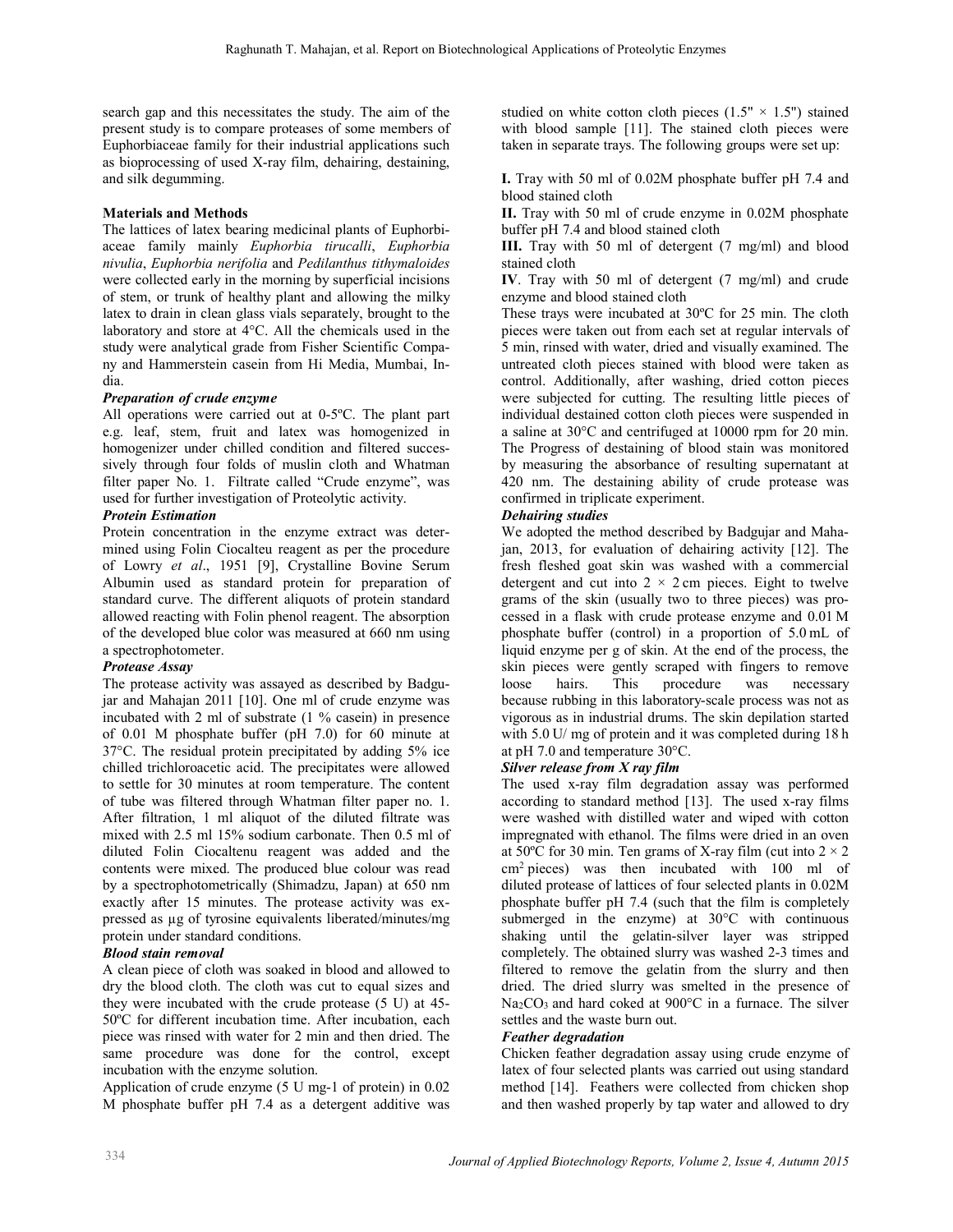and cut into small pieces. Conical flask was taken and 100 mg of feathers where added to each flask along with 100 ml crude enzyme diluted in Phosphate buffer (0.1 M with pH7.4). Papain was taken as standard and four plants crude enzymes were taken as test samples and allowed to incubate for 24 hours on rotary shaker at 100 rpm. After that, all samples were filtered and allowed to dry and then weighed. The amount of degraded feathers was measured on the basis of decreased weight of the samples.

#### *Silk degumming*

The role of crude enzyme of latex of four selected plants in order to remove sericin from the silk fibers was studied according to the method described by Nakpathom *et al*., 2009 [15]. The different concentration of crude protease of lattices of four selected plants were added to 0.1 mg of silk fiber for degumming at room temperature for 24 h. Degummed silks were then washed with hot and cold distilled water and finally air dried. The percent weight loss of the silk fibers after degumming process was calculated from following equation:

% Weight loss = 
$$
\frac{W_0 - W_t}{W_0} \times 100
$$

Where, W0 and Wt are the weight of the silk fiber samples before and after degumming, respectively.

# **Results and Discussion**

# *Proteolytic activity*

In our laboratory, we screened twenty plants belonging to Euphorbiaceae family for their proteolytic activity using casein as a substrate. Among all selected laticiferous plants, latex of *P. tithymaloides* has the highest caseinolytic activity followed by *E. tirucalli*, *E. nivulia* and *E. nerifolia* 9.0, 6.42, 4.56 and 4.38 U/mg of protein, respectively. The remaining plants also showed proteolytic activity, however, it was comparatively smal (Data published in proceedings ECUBE-2016) [22].

#### *Destaining efficacy*

Investigations have been carried out on destaining efficacy of crude enzymes of four different laticiferous plants of *Euphorbiaceae* family viz. *E. tirucalli*, *E. nivulia*, *E. nerifolia*, *P. tithymaloides*. The highest destaining efficacy was observed by crude enzyme of *E. nivulia* followed by *E. nerifolia*, *E. tirucalli* and the crude enzyme of *P. tithymaloides* showed lesser destaining performance (Figure 1). These destaining profiles made clear the idea about removal of blood stains with minimum use of commercial detergent within 25 min [12]. Our results of washing performance of crude protease of lattices of four selected plants are in good accordance with the earlier observations reported in washing performance of protease of Bacillus subtilis [16], *Calotropis gigantea* (L.) latex [17], *Bacillus sp*. JB-99 [18] and *Euphorbia nivulia* Buch-Ham. [12].

#### *Dehairing activity*

Enzymatic dehairing process is getting importance as an alternative to chemical methodology in leather processing. This process is significant in reduction of toxicity in addition to improvement of leather quality [19].

Higher dehairing activity observed in the case of standard papain enzyme in comparison to the selected Euphorbiaceae members. The crude enzyme of *E. nerifolia* showed considerable dehairing activity followed by *E. tirucalli*, *E. nivulia* and then *P. tithymaloides*. In the case of negative control, no hair removal was observed as shown in Figure 2. Similar results are noticed by Rao *et al*., with thermostable protease of *Bacillus circulans* [20]. Our results are in accordance with the findings of dehairing property of cysteine proteases of *Euphorbia nivulia* latex in rat skin [12].

#### *Silver release*

The treatment of plant lattices with used X- ray film result in hydrolysis of gelatin layer and thus colour of film changes from black to blue (Figure 3). The release of silver particles from X- ray film was determined by titration. Among the selected plant lattices, crude enzyme of *P. tithymaloides* latex exhibited highest silver release followed by *E. tirucalli*, *E. nivulia* and *E. nerifolia* (Figure 4).



**Figure 1**. Destaining efficacy of crude enzymes of laticiferrous plants.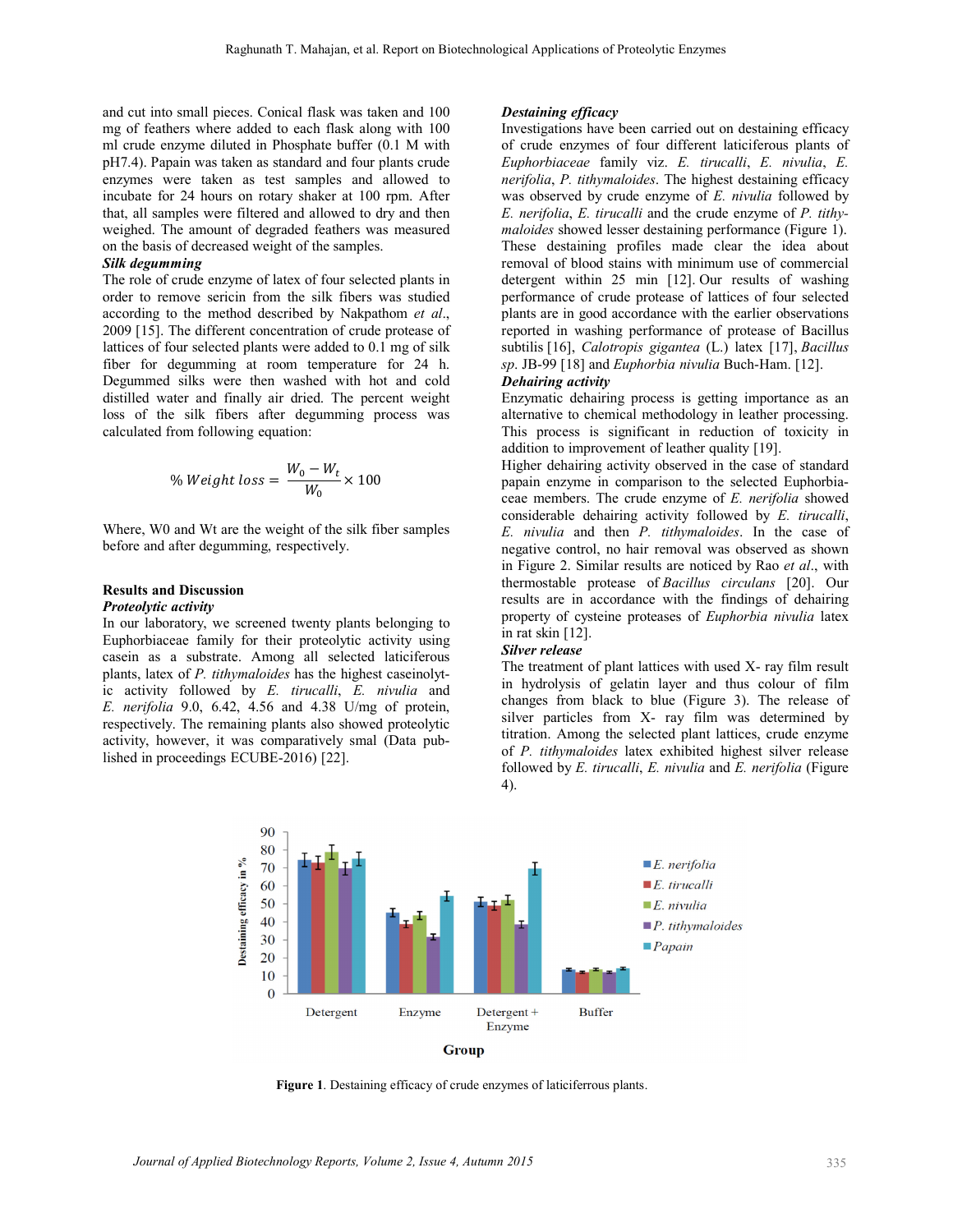In this study Papain was used as standard and exhibited silver release about 54.00 mg/10 g of X-ray film. Phosphate buffer saline was used as negative control and did not release silver. Our findings are in accordance with the work carried out by Shankar et al., 2010 using alkaline protease from *Conidiobolus coronatus* protease [13].



**Figure 2**. Dehairing activity of latex of some members of Euphorbiaceae family.

#### *Feather Degradation*

The degradation of feathers with keratinolytic enzymes is the best eco-friendly approach in poultry waste management. Crude enzyme of *E. nerifolia* shows the highest activity followed by *E. tirucalli*, E. nivulia and *P. tithymaloides* but not higher than Industrial Papain (Table 1) which is in accordance with the results of keratinolytic activity, it is observed the highest in *E. nerifolia* and the lowest in *P. tithymaloides*. Similar results are noticed by Kumar et al., with bacterial isolate *Bacillus altitudinis* GVC [21].



**Test (Enzyme)** 

**Figure 3**. Gelatin hydrolysis of waste X-ray films by protease of laticiferrrous plants.

#### *Silk Degumming*

The highest degumming avtivity of raw silk fiber was observed using crude enzyme of *E. nerifolia* latex, followed by 10% papain, *E. nivulia*, *E. tirucalli*, alkali, 5% papain and *P. tithymaloides* (Table 2). For the direct dye staining test, raw silk was stained dark red color as a result of a large quantity of sericin present in the fibers. Degummed silk sample which appeared pale pink, indicate

that there was a small amount of sericin remaining. Moreover, dull and stiff handle of raw silk fibers disappeared and the degummed silk became shinier and softer.



**Figure 4**. Release of silver by crude enzymes of laticiferrous plants.

**Table 1**. Feather Degradation Potential of Plant Crude Enzymes.

| No.            | <b>Plant Name</b> | <b>Feather degradation (%)</b> |
|----------------|-------------------|--------------------------------|
|                | <b>Buffer</b>     |                                |
| $\mathcal{L}$  | E. tirucalli      | $5 \pm 0.34$                   |
| 3              | E. nivulia        | $42 \pm 291$                   |
| $\overline{4}$ | E. nerifolia      | $15.06 \pm 4.46$               |
| 5              | P. tithymaloides  | $3.53 \pm 0.30$                |
| 6              | Papain            | $24.43 \pm 5.75$               |

**Table 2**. Silk Degumming Potential of Plant protease.

| No.            | <b>Degumming method</b> | Weight loss $(\% )$ |
|----------------|-------------------------|---------------------|
| 1              | Alkaline bath           | $9.3 \pm 0.02$      |
| $\overline{2}$ | 5% papain               | $7.55 \pm 0.36$     |
| 3              | $10\%$ papain           | $13.75 \pm 0.14$    |
| $\overline{4}$ | E tirucalli             | $10.95 \pm 0.72$    |
| 5              | E nivulia               | $12.3 \pm 0.29$     |
| 6              | E. nerifolia            | $15.1 \pm 0.43$     |
| 7              | P. tithymaloides        | $3.8 \pm 0.09$      |
| 8              | Control                 | ND                  |

#### **Conclusion**

In conclusion, characterization and environmental friendly potential application of protease of Euphorbian plant latex were studied for the first time. Studies indicated its utility for blood stain removal and dehairing properties. This study also demonstrates that these proteolytic enzymes have the potential of being applied for reusing of silver from used x-ray films in an eco-friendly manner. This work also showed that the proteases of selected Euphorbian plants could be used in detergent, leather processing, and textile industries.